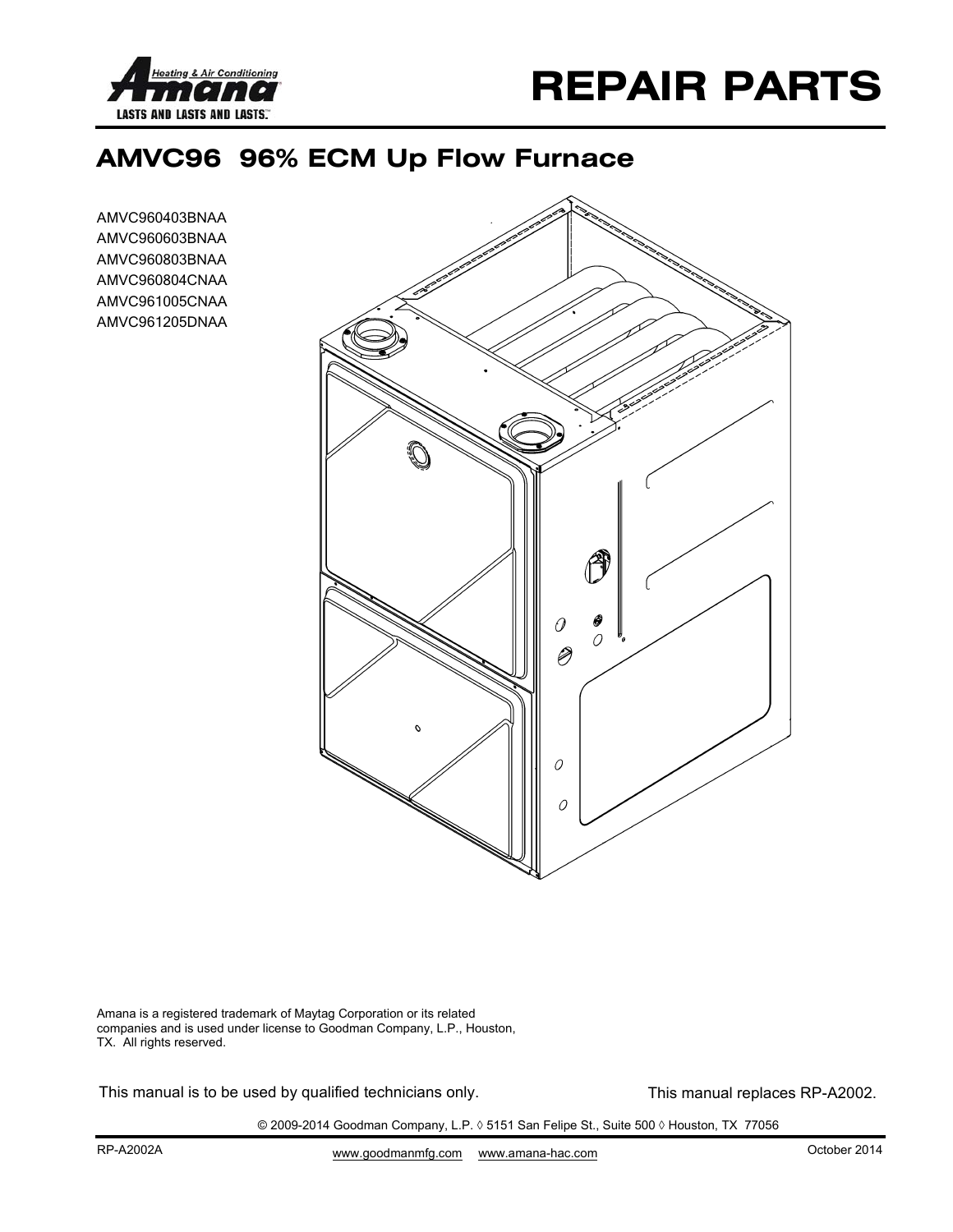#### **Index**

| <b>Functional Parts List</b> |  |
|------------------------------|--|
| Illustration and Parts       |  |

*Views shown are for parts illustrations only, not servicing procedures*

Short 90% Gas Furnace Project

Rev. A: Added Drain Bag Assy, Bag Assy, and Decorative Screw.

**Text Codes:**

AR - As Required NA - Not Available NS - Not Shown 00000000 - See Note QTY - Quantity Example (QTY 3) (If Quantity not shown, Quantity = 1) M - Model Example (M1) (If M Code not shown, then part is used on all Models)

#### **Expanded Model Nomenclature:**

 Example M1 - Model#1 M2 - Model#2 M3 - Model#3

Goodman Company, L.P. is not responsible for personal injury or property damage resulting from improper service. Review all service information before beginning repairs.

Warranty service must be performed by an authorized technician, using authorized factory parts. If service is Warranty service must be performed by an authorized technician, using authorized factory parts. If service is required after the warranty expires, Goodman Company, L.P. also recommends contacting an authorized technician and using authorized factory parts.

Goodman Company, L.P. reserves the right to discontinue, or change at any time, specifications or designs without notice or without incurring obligations.

For assistance within the U.S.A. contact: Consumer Affairs Department Goodman Company, L.P. 7401 Security Way Houston, Texas 77040 877-254-4729-Telephone 713-863-2382-Facsimile

International Division Goodman Company, L.P. 7401 Security Way Houston, Texas 77040 713-861-2500-Telephone 713-863-2382-Facsimile For assistance outside the U.S.A. contact: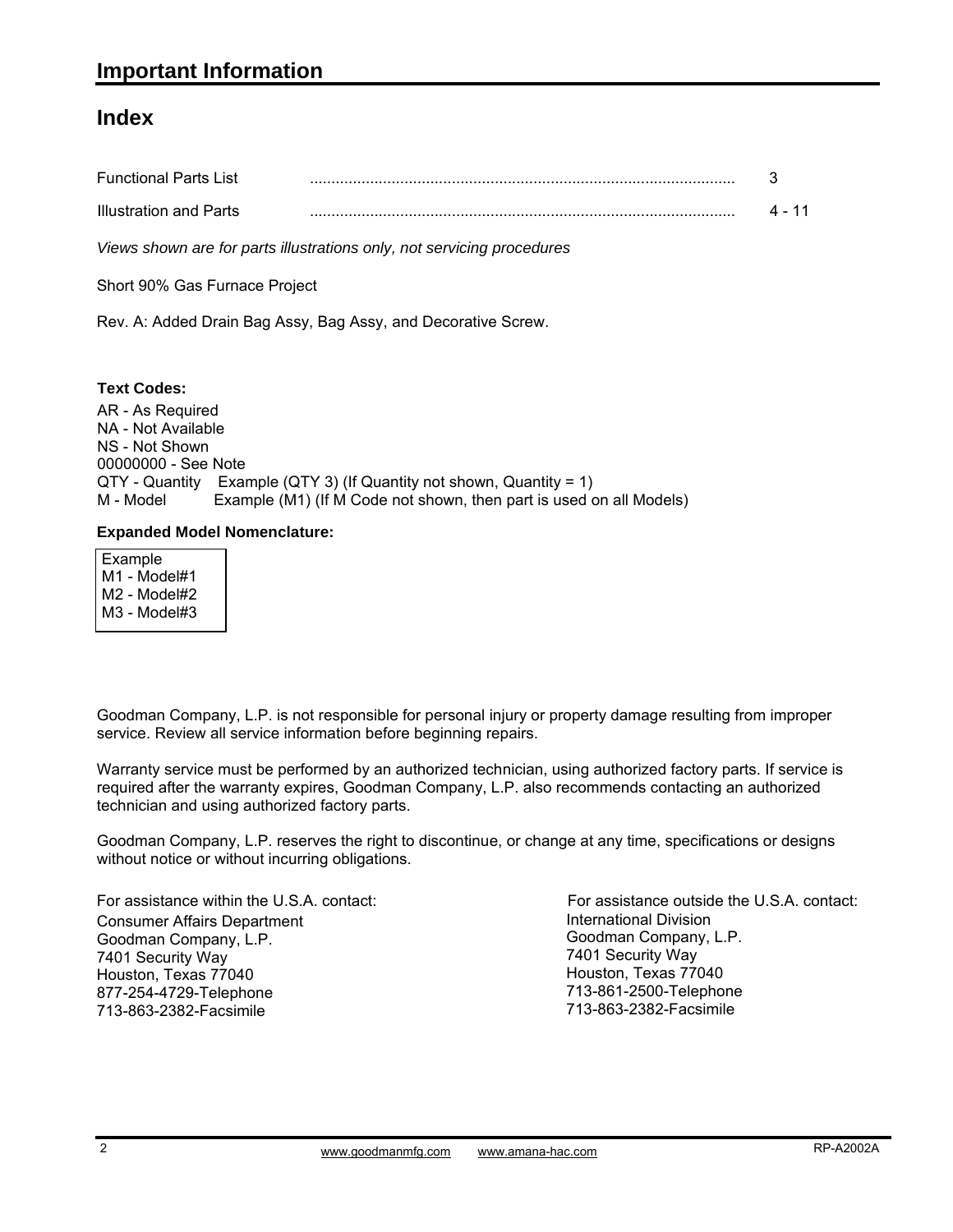#### **Functional Parts**

| Part<br>No: | <b>Description:</b>                            |                                    |
|-------------|------------------------------------------------|------------------------------------|
|             |                                                | <b>Expanded Model Nomenclature</b> |
| 0163F00017  | BECKETT BURNER (QTY 2)                         | M1 - AMVC960403BNAA                |
| 0271F00181  | BLOWER HSG ASSY (M1)                           | M2 - AMVC960603BNAA                |
| 0271F00161  | BLOWER SHELL & WHEEL ASSY (M4, M5)             |                                    |
| 0271F00163  | BLOWER SHELL & WHEEL ASSY (M6)                 | M3 - AMVC960803BNAA                |
| 0271F00159  | BLOWER SHELL & WHEEL ASSY (M2, M3)             | M4 - AMVC960804CNAA                |
| 0130F00302  | DATA, FURNACE PCB (M6)                         | M5 - AMVC961005CNAA                |
| 0130F00297  | DATA, FURNACE PCB (M1)                         | M6 - AMVC961205DNAA                |
| 0130F00298  | DATA, FURNACE PCB (M2)                         |                                    |
| 0130F00299  | DATA, FURNACE PCB (M3)                         |                                    |
| 0130F00301  | DATA, FURNACE PCB (M5)                         |                                    |
| 0130F00300  | DATA, FURNACE PCB (M4)                         |                                    |
| 0130F00010  | <b>FLAME SENSOR</b>                            |                                    |
| 0151M00027  | GAS VALVE                                      |                                    |
| 0257F00289  | <b>HEAT EXCHANGER ASSY. (M3)</b>               |                                    |
| 0257F00291  | HEAT EXCHANGER ASSY. (M5)                      |                                    |
| 0257F00287  | HEAT EXCHANGER ASSY. (M1)                      |                                    |
| 0257F00292  | HEAT EXCHANGER ASSY. (M6)                      |                                    |
| 0257F00290  | HEAT EXCHANGER ASSY. (M4)                      |                                    |
| 0257F00288  | HEAT EXCHANGER ASSY. (M2)                      |                                    |
| 0130F00008  | IGNITOR-SINI 17 SEC                            |                                    |
| 0130M00141  | INDUCTOR, 5.9 AMPS (GMPE100-4) (M4, M5,<br>M6) |                                    |
| 0130F00105  | LIMIT SWITCH (M2, M3)                          |                                    |
| 0130F00123  | LIMIT, RESET MAN (M3, M4)                      |                                    |
| 10123539    | LIMIT-RESET MAN-ORANGE (M1, M2)                |                                    |
| 10123527    | MANUAL RESET LIMIT (M6)                        |                                    |
| 10123534    | MANUAL RESET LIMIT 220°F (M5)                  |                                    |
| 0131M00272  | MOTOR, 1 HP, SERIAL ECM (M5, M6)               |                                    |
| 0131M00270  | MOTOR, 1/2 HP, SERIAL ECM (M1, M2, M3)         |                                    |
| 0131M00271  | MOTOR, 3/4 HP, SERIAL ECM (M4)                 |                                    |
| PCBKF104    | PCB, CONTROL, FURNACE                          |                                    |
| 0130F00038  | PRIMARY LIMIT - LT BLUE 120° (QTY 2)           |                                    |
| 0130F00036  | PRIMARY LIMIT - PINK (M6)                      |                                    |
| 20162906    | PRIMARY LIMIT - WHITE (M5)                     |                                    |
| 20162904    | PRIMARY LIMIT-TEMPERATURE CONTROL<br>(M1, M4)  |                                    |
| 0130F00444  | SWITCH, PRESSURE (M6)                          |                                    |
| 0130F00472  | SWITCH, PRESSURE (M5)                          |                                    |
| 0130F00474  | SWITCH, PRESSURE (M3, M4)                      |                                    |
| 0130F00473  | SWITCH, PRESSURE (M2)                          |                                    |
| 0130F00471  | SWITCH, PRESSURE (M1)                          |                                    |
| 0130F00481  | SWITCH, PRESSURE (M2, M3, M4, M5, M6)          |                                    |
| 0130F00486  | SWITCH, PRESSURE (M1)                          |                                    |
| 0130M00140  | TRANSFORMER, (120V TO 24V, 40VA,               |                                    |
| 0150M00043  | WHEEL, BLOWER (10 X 8) (M1)                    |                                    |

#### **SPECIAL PARTS**

0161M00003P AMANA NAMEPLATE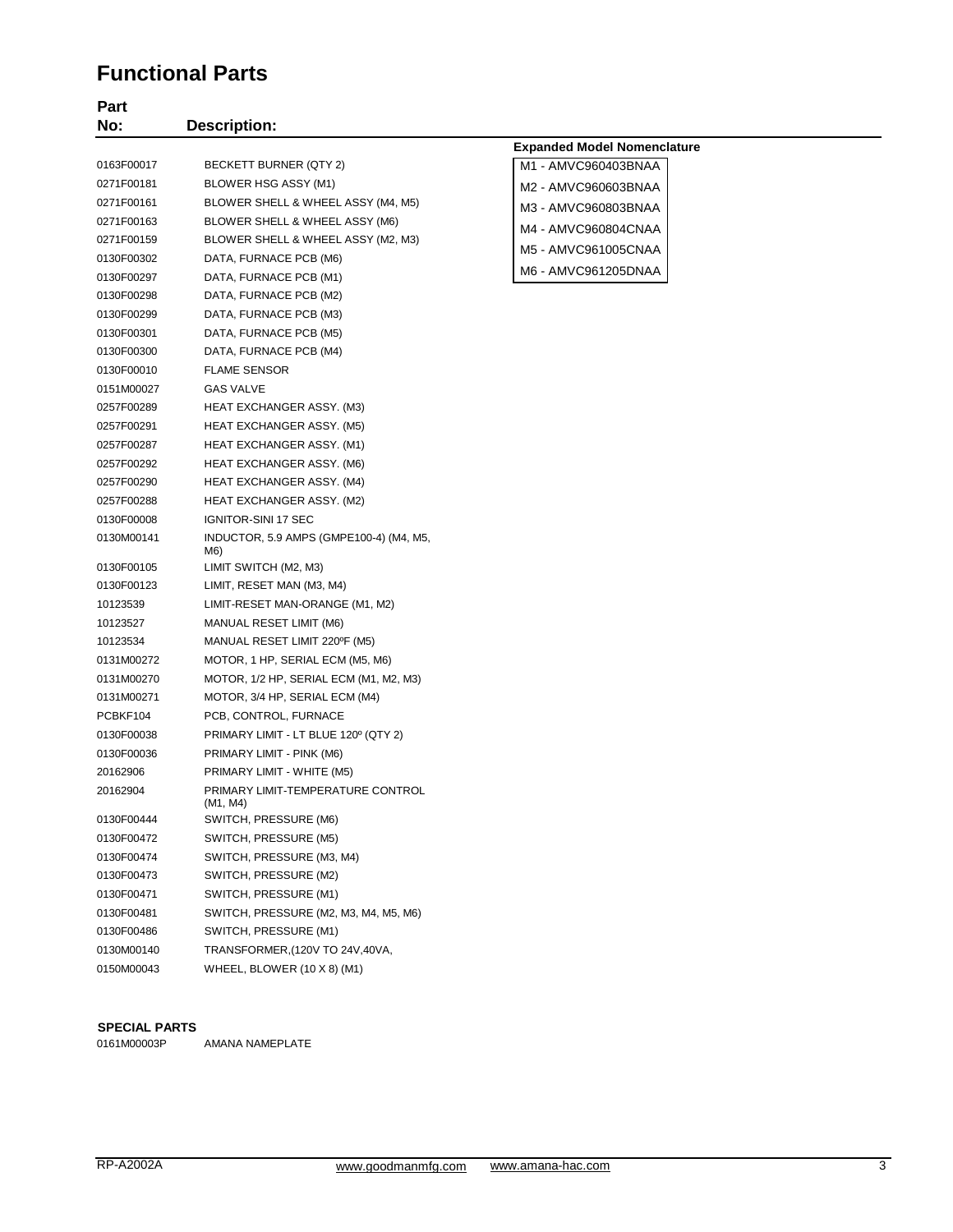# **Cabinet**

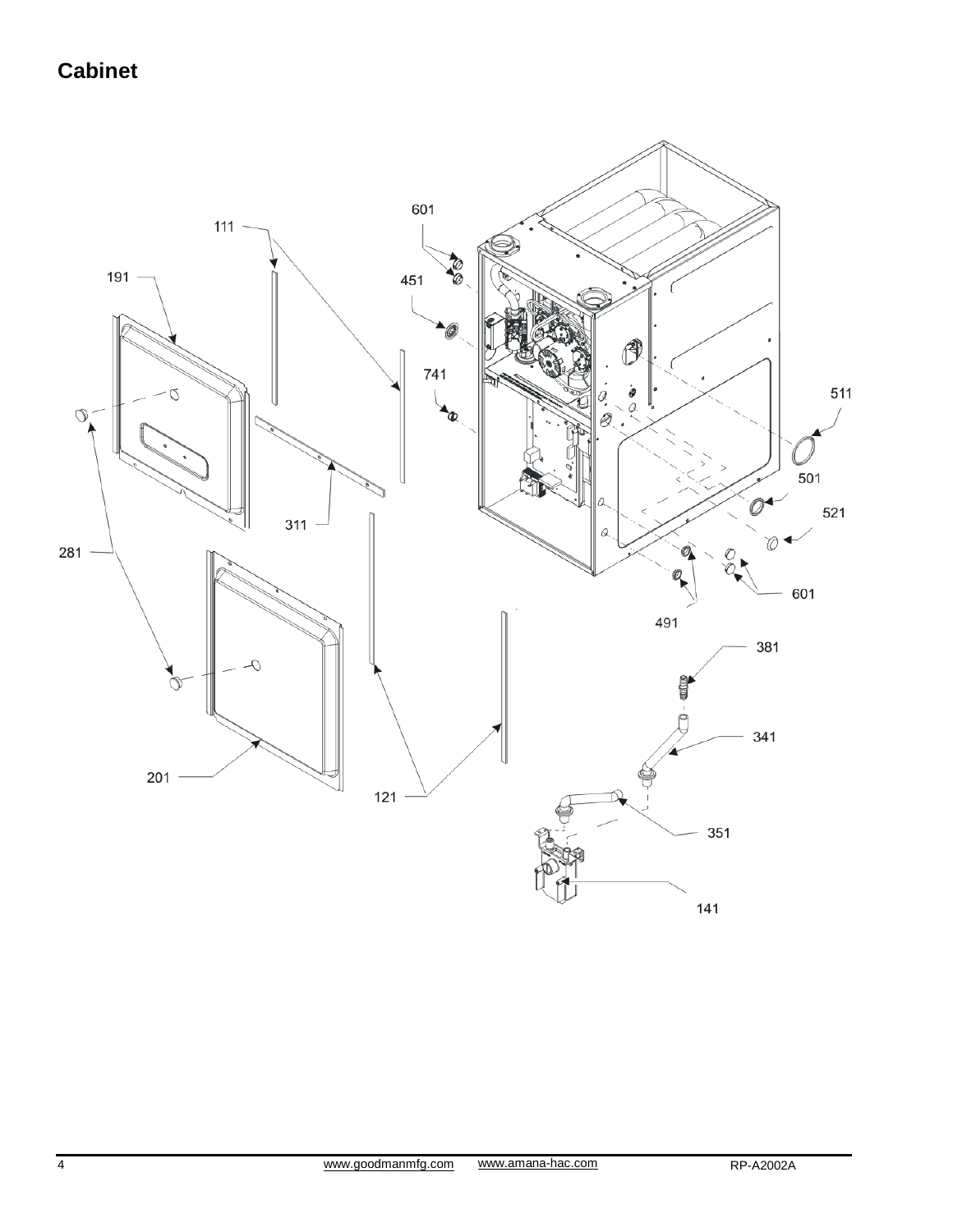#### **Cabinet**

|                                    | <b>Ref. Part</b>    |                                       | <b>Ref. Part</b> |                     |
|------------------------------------|---------------------|---------------------------------------|------------------|---------------------|
|                                    | No: No:             | <b>Description:</b>                   | No: No:          | <b>Description:</b> |
| Image 1:                           |                     |                                       |                  |                     |
| 111                                | 0154F00024          | GASKET (QTY 2)                        |                  |                     |
| 121                                | 0154F00025          | GASKET (QTY 2)                        |                  |                     |
| 141                                | 0161F00046          | <b>DRAIN TRAP</b>                     |                  |                     |
| 191                                | 0121F00338LG        | DOOR ACCESS 21" PNT (M4, M5)          |                  |                     |
| 191                                | 0121F00337LG        | DOOR, ACCESS 17.5" PNT (M1, M2, M3)   |                  |                     |
| 191                                | 0121F00339LG        | DOOR, ACCESS 24.5" PNT (M6)           |                  |                     |
| 201                                | 0121F00340LG        | DOOR, BLOWER 17.5" PNT (M1, M2, M3)   |                  |                     |
| 201                                | 0121F00341LG        | DOOR, BLOWER 21" PNT (M4, M5)         |                  |                     |
| 201                                | 0121F00342LG        | DOOR, BLOWER 24.5" PNT (M6)           |                  |                     |
| 281                                | B1392139            | VIEW PORT BUSHING-BLOWER DOOR (QTY 2) |                  |                     |
| 311                                | 0154F00020          | GASKET, DECK (M1, M2, M3)             |                  |                     |
| 311                                | 0154F00021          | GASKET, DECK (M4, M5)                 |                  |                     |
| 311                                | 0154F00022          | GASKET, DECK (M6)                     |                  |                     |
| 341                                | 0164F00017          | HOSE-ELBOW/TRAP                       |                  |                     |
| 351                                | 0164F00006          | HOSE, COVER/TRAP                      |                  |                     |
| 381                                | 0161F00047          | COUPLING, HOSE BARBED                 |                  |                     |
| 451                                | M0501301            | PIPE GROMMET                          |                  |                     |
| 491                                | M0570808            | BUTTON PLUG (QTY 3)                   |                  |                     |
| 501                                | M0570806            | <b>BUTTON PLUG</b>                    |                  |                     |
| 511                                | M0570807            | <b>BUTTON PLUG</b>                    |                  |                     |
| 521                                | 0161M00027          | PLUG, HOLE                            |                  |                     |
| 601                                | B1392021            | PLASTIC PLUG, 1" (2713-BLK) (M1)      |                  |                     |
| 741                                | B1392104            | UNIVERSAL BUSHING UB 875              |                  |                     |
| ΝS                                 | 0161M00003P         | AMANA NAMEPLATE                       |                  |                     |
| <b>NS</b>                          | 0270F03138          | <b>BAG ASSY UF</b>                    |                  |                     |
| <b>NS</b>                          | M0310345            | BUTTON PLUG (QTY 2)                   |                  |                     |
| ΝS                                 | 0270F03140          | DRAIN PART BAG ASSY UF                |                  |                     |
| ΝS                                 | 0163M00049          | HOSE CLAMP (QTY 3)                    |                  |                     |
| <b>NS</b>                          | M0209730            | SCREW-DECORATIVE (QTY 3)              |                  |                     |
| <b>Expanded Model Nomenclature</b> |                     |                                       |                  |                     |
|                                    | M1 - AMVC960403BNAA |                                       |                  |                     |
|                                    | M2 - AMVC960603BNAA |                                       |                  |                     |
|                                    | M3 - AMVC960803BNAA |                                       |                  |                     |
|                                    | M4 - AMVC960804CNAA |                                       |                  |                     |

M5 - AMVC961005CNAA M6 - AMVC961205DNAA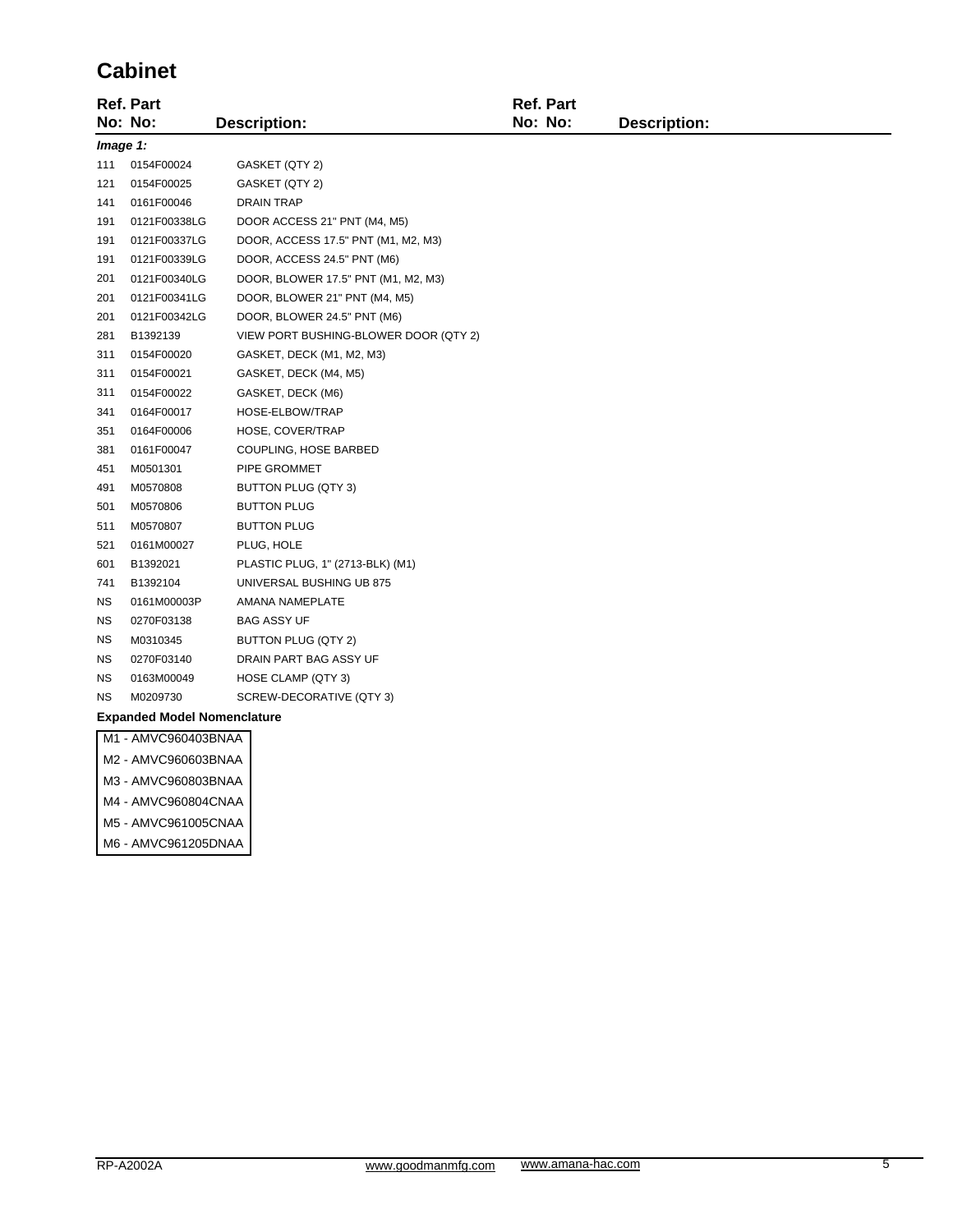## **Blower Assembly**

\*If end bells are needed please order the following: 0131M00182 - 1/2 HP 0131M00183 - 34 HP 0131M00184 - 1 HP

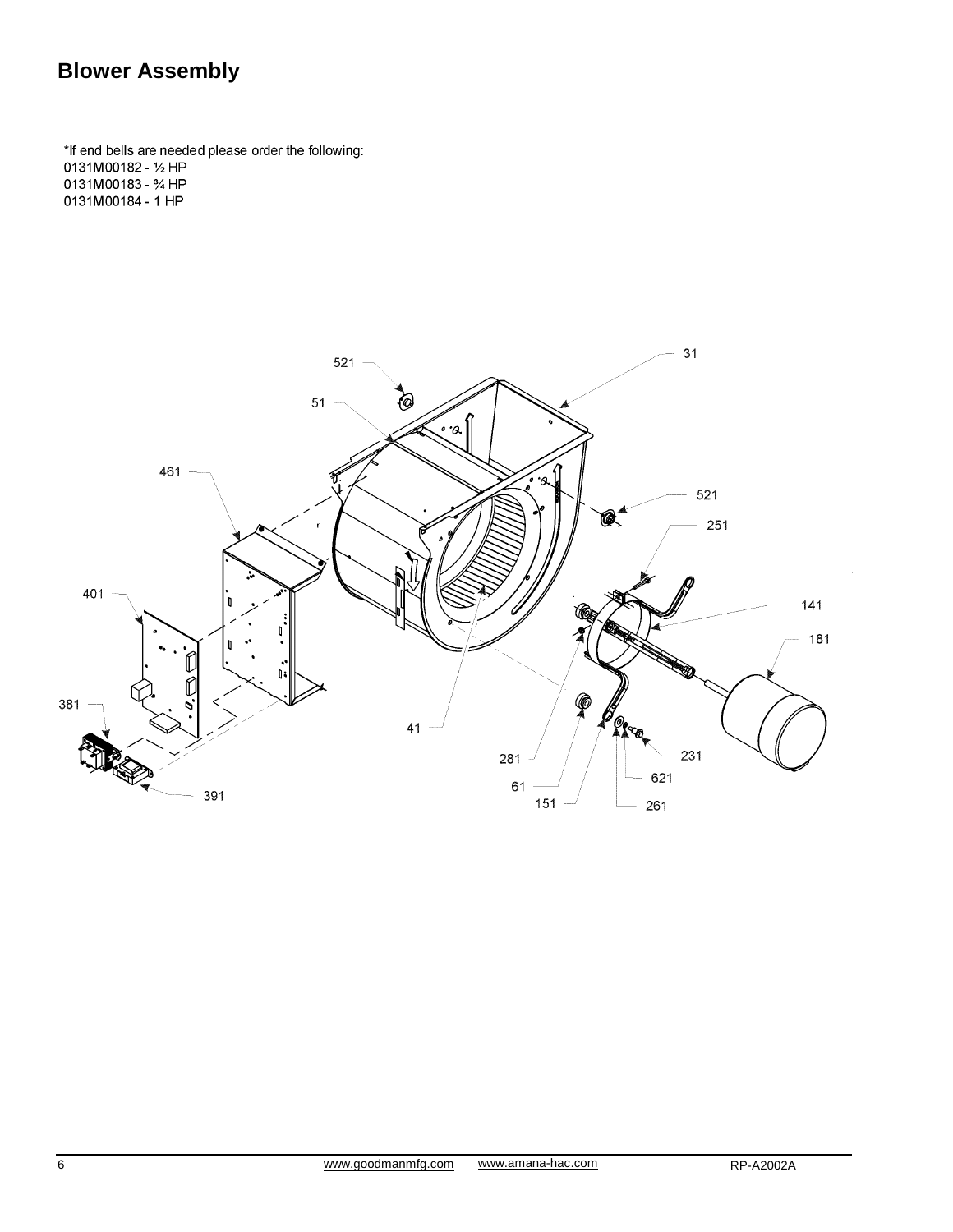### **Blower Assembly**

|           | <b>Ref. Part</b>                   |                                                     | <b>Ref. Part</b> |                     |
|-----------|------------------------------------|-----------------------------------------------------|------------------|---------------------|
|           | No: No:                            | <b>Description:</b>                                 | No: No:          | <b>Description:</b> |
| Image 1:  |                                    |                                                     |                  |                     |
| 31        | 0271F00181                         | BLOWER HSG ASSY (M1)                                |                  |                     |
| 31        | 0271F00159                         | BLOWER SHELL & WHEEL ASSY (M2, M3)                  |                  |                     |
| 31        | 0271F00161                         | BLOWER SHELL & WHEEL ASSY (M4, M5)                  |                  |                     |
| 31        | 0271F00163                         | BLOWER SHELL & WHEEL ASSY (M6)                      |                  |                     |
| 41        | 0150M00043                         | WHEEL, BLOWER $(10 \times 8)$ (M1)                  |                  |                     |
| 51        | 764740                             | BLWR BLK-OFF, 10X8 (M1)                             |                  |                     |
| 61        | A4002702                           | BLOWER MOTOR GROMMET (M4, M5, M6)                   |                  |                     |
| 141       | 0121M00038                         | MOTOR MOUNT BAND (M1, M2, M3)                       |                  |                     |
| 141       | 10441601                           | MOTOR MOUNT BAND (M4, M5, M6)                       |                  |                     |
| 151       | 10441501                           | MOTOR MOUNT ARM (M4, M5, M6)                        |                  |                     |
| 151       | B1376857                           | MOTOR MOUNT ARM (M1, M2, M3)                        |                  |                     |
| 181       | 0131M00272                         | MOTOR, 1 HP, SERIAL ECM (M5, M6)                    |                  |                     |
| 181       | 0131M00270                         | MOTOR, 1/2 HP, SERIAL ECM (M1, M2, M3)              |                  |                     |
| 181       | 0131M00271                         | MOTOR, 3/4 HP, SERIAL ECM (M4)                      |                  |                     |
| 231       | M0221461                           | TC SCREW (M4, M5, M6)                               |                  |                     |
| 231       | M0250565                           | TC SCREW 1.25" (M1, M2, M3)                         |                  |                     |
| 251       | M0267144                           | MACHINE SCREW (M4, M5, M6)                          |                  |                     |
| 251       | B1393323                           | MACHINE SCREW HWH 1/4-20 X 1-1/2 BZ (M1,<br>M2, M3) |                  |                     |
| 261       | B1392918                           | WASHER, FLAT 1/4 ID X 1 OD (M1, M2, M3)             |                  |                     |
| 281       | M0282015                           | KEPS NUT (M4, M5, M6)                               |                  |                     |
| 281       | B1393800                           | LOCKNUT, NYLON, INSERT 1/4, 20 (M1, M2, M3)         |                  |                     |
| 381       | 0130M00140                         | TRANSFORMER, (120V TO 24V, 40VA,                    |                  |                     |
| 391       | 0130M00141                         | INDUCTOR, 5.9 AMPS (GMPE100-4) (M4, M5, M6)         |                  |                     |
| 401       | PCBKF104                           | PCB, CONTROL, FURNACE                               |                  |                     |
| 461       | 0121F00464                         | MOUNTING PLATE-CONTROLS                             |                  |                     |
| 521       | 0130F00038                         | PRIMARY LIMIT - LT BLUE 120° (QTY 2)                |                  |                     |
| 621       | B1392820                           | WASHER, SPLIT LOCK 1/4 BZ (M4, M5, M6)              |                  |                     |
| ΝS        | 0259F00040                         | <b>CONTROL HARNESS</b>                              |                  |                     |
| ΝS        | 0130F00297                         | DATA, FURNACE PCB (M1)                              |                  |                     |
| ΝS        | 0130F00298                         | DATA, FURNACE PCB (M2)                              |                  |                     |
| ΝS        | 0130F00299                         | DATA, FURNACE PCB (M3)                              |                  |                     |
| ΝS        | 0130F00300                         | DATA, FURNACE PCB (M4)                              |                  |                     |
| <b>NS</b> | 0130F00301                         | DATA, FURNACE PCB (M5)                              |                  |                     |
| ΝS        | 0130F00302                         | DATA, FURNACE PCB (M6)                              |                  |                     |
| ΝS        | B1392021                           | PLASTIC PLUG, 1" (2713-BLK) (QTY 4)                 |                  |                     |
| ΝS        | 0259F00041                         | POWER HARNESS HIGH VOLTAGE                          |                  |                     |
| NS.       | 0259F00024                         | WIRE HARNESS-BLOWER                                 |                  |                     |
|           | <b>Expanded Model Nomenclature</b> |                                                     |                  |                     |
|           | M1 - AMVC960403BNAA                |                                                     |                  |                     |
|           | M2 - AMVC960603BNAA                |                                                     |                  |                     |
|           | M3 - AMVC960803BNAA                |                                                     |                  |                     |
|           | M4 - AMVC960804CNAA                |                                                     |                  |                     |
|           | M5 - AMVC961005CNAA                |                                                     |                  |                     |

\*If end bells are needed please order the following: 0131M00182 - 1/2 HP 0131M00183 - 3/4 HP 0131M00184 - 1 HP

M6 - AMVC961205DNAA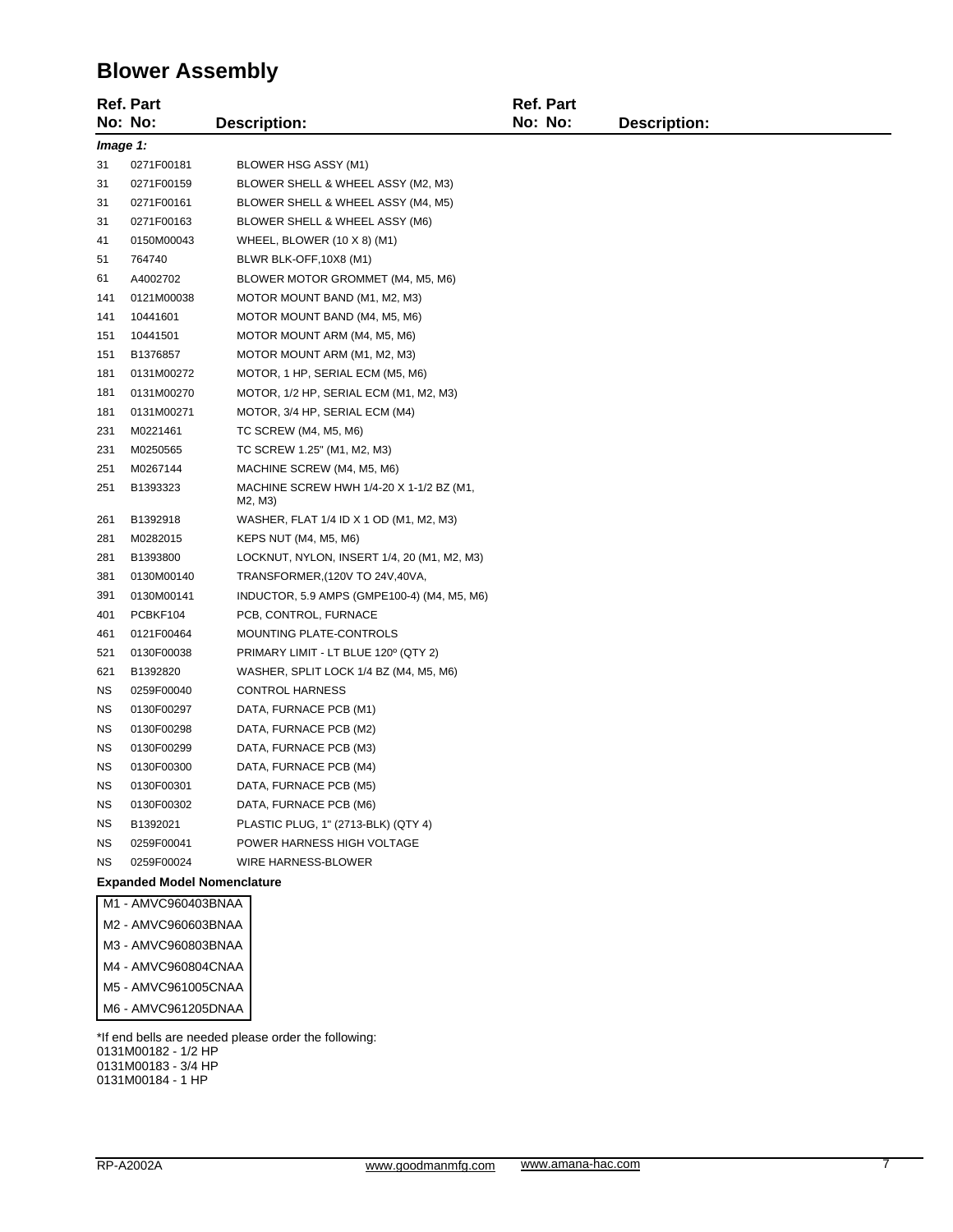## **Chassis**

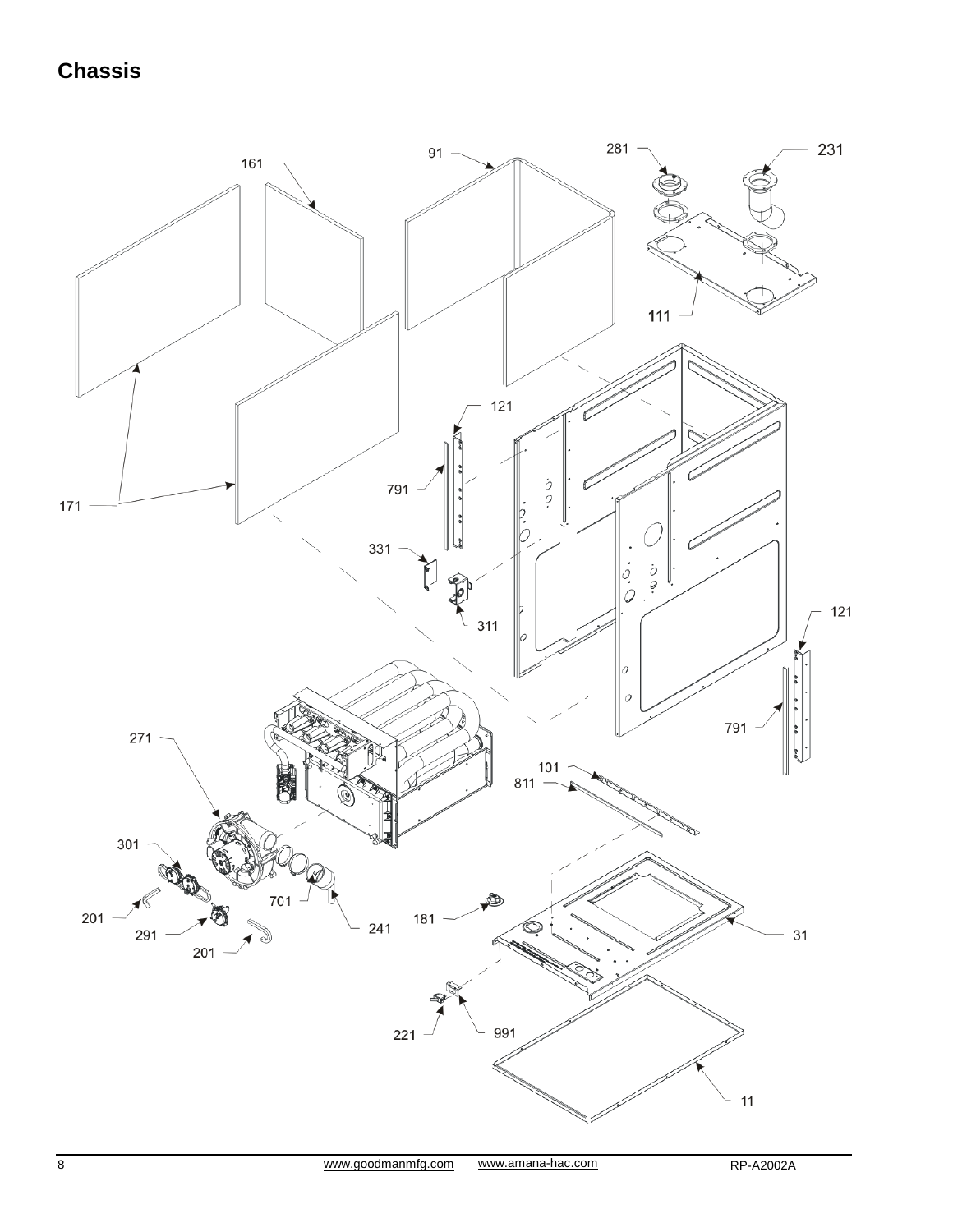#### **Chassis**

|          | <b>Ref. Part</b>                   |                                             | <b>Ref. Part</b> |                     |
|----------|------------------------------------|---------------------------------------------|------------------|---------------------|
|          | No: No:                            | <b>Description:</b>                         | No: No:          | <b>Description:</b> |
| Image 1: |                                    |                                             |                  |                     |
| 11       | 0121F00386DG                       | BASEPAN, UPFLOW PNT (M1, M2, M3)            |                  |                     |
| 11       | 0121F00387DG                       | BASEPAN, UPFLOW PNT (M4, M5)                |                  |                     |
| 11       | 0121F00388DG                       | BASEPAN, UPFLOW PNT (M6)                    |                  |                     |
| 31       | 0121F00285                         | DECK, BLOWER 17.5 (M1, M2, M3)              |                  |                     |
| 31       | 0121F00286                         | DECK, BLOWER 21 (M4, M5)                    |                  |                     |
| 31       | 0121F00287                         | DECK, BLOWER 24.5 (M6)                      |                  |                     |
| 91       | 0160F00015                         | INSULATION, HT EXCHANGER 17.5" (M1, M2, M3) |                  |                     |
| 91       | 0160F00016                         | INSULATION, HT EXCHANGER 21" (M4, M5)       |                  |                     |
| 91       | 0160F00017                         | INSULATION, HT EXCHANGER 24.5" (M6)         |                  |                     |
| 101      | 0121F00314                         | ANGLE, DECK (M1, M2, M3)                    |                  |                     |
| 101      | 0121F00315                         | ANGLE, DECK (M4, M5)                        |                  |                     |
| 101      | 0121F00316                         | ANGLE, DECK (M6)                            |                  |                     |
| 111      | 0121F00279DG                       | PAINTED TOP, FURNACE 17.5 (M1, M2, M3)      |                  |                     |
| 111      | 0121F00280DG                       | PAINTED TOP, FURNACE 21 (M4, M5)            |                  |                     |
| 111      | 0121F00281DG                       | PAINTED TOP, FURNACE 24.5 (M6)              |                  |                     |
| 121      | 0121F00313                         | ANGLE, SIDE (QTY 2)                         |                  |                     |
| 161      | 0160F00012                         | INSULATION-BACK 17.5" (M1, M2, M3)          |                  |                     |
| 161      | 0160F00013                         | INSULATION-BACK 21" (M4, M5)                |                  |                     |
| 161      | 0160F00014                         | INSULATION-BACK 24.5" (M6)                  |                  |                     |
| 171      | 0160F00018                         | INSULATION, SIDE (QTY 2)                    |                  |                     |
| 201      | 0164M00019                         | HOSE-PRESSURE SW 6" (QTY 2)                 |                  |                     |
| 221      | 10690402                           | <b>INTERLOCK SWITCH</b>                     |                  |                     |
| 231      | 0164F00002                         | FLUE PIPE W/BEND                            |                  |                     |
| 241      | 0164F00001                         | ELBOW-FLUE, UPFLOW                          |                  |                     |
| 271      | 0171M00002                         | MOTOR-ID, BLOWER                            |                  |                     |
| 281      | 0161F00037                         | <b>COUPLING</b>                             |                  |                     |
| 291      | 0130F00481                         | SWITCH, PRESSURE (M2, M3, M4, M5, M6)       |                  |                     |
| 291      | 0130F00486                         | SWITCH, PRESSURE (M1)                       |                  |                     |
| 301      | 0130F00444                         | SWITCH, PRESSURE (M6)                       |                  |                     |
| 301      | 0130F00471                         | SWITCH, PRESSURE (M1)                       |                  |                     |
| 301      | 0130F00472                         | SWITCH, PRESSURE (M5)                       |                  |                     |
| 301      | 0130F00473                         | SWITCH, PRESSURE (M2)                       |                  |                     |
| 301      | 0130F00474                         | SWITCH, PRESSURE (M3, M4)                   |                  |                     |
| 311      | 0161F00042                         | JUNCTION BOX PLA                            |                  |                     |
| 331      | 0161F00043                         | <b>JUNCTION BOX LID</b>                     |                  |                     |
| 701      | M0326804                           | <b>TUBE PLUG</b>                            |                  |                     |
| 791      | 0154F00015                         | GASKET (QTY 2)                              |                  |                     |
| 811      | 0154F00014                         | GASKET (M1, M2, M3)                         |                  |                     |
| 811      | 0154F00016                         | GASKET (M4, M5)                             |                  |                     |
| 811      | 20194607                           | GASKET (M6)                                 |                  |                     |
| 991      | 0121F00389                         | <b>BRACKET, DOOR SWITCH</b>                 |                  |                     |
|          | <b>Expanded Model Nomenclature</b> |                                             |                  |                     |
|          | M1 - AMVC960403BNAA                |                                             |                  |                     |
|          | M2 - AMVC960603BNAA                |                                             |                  |                     |
|          | M2 AMAICOROOODNIAA                 |                                             |                  |                     |

- M3 AMVC960803BNAA M4 - AMVC960804CNAA M5 - AMVC961005CNAA
- M6 AMVC961205DNAA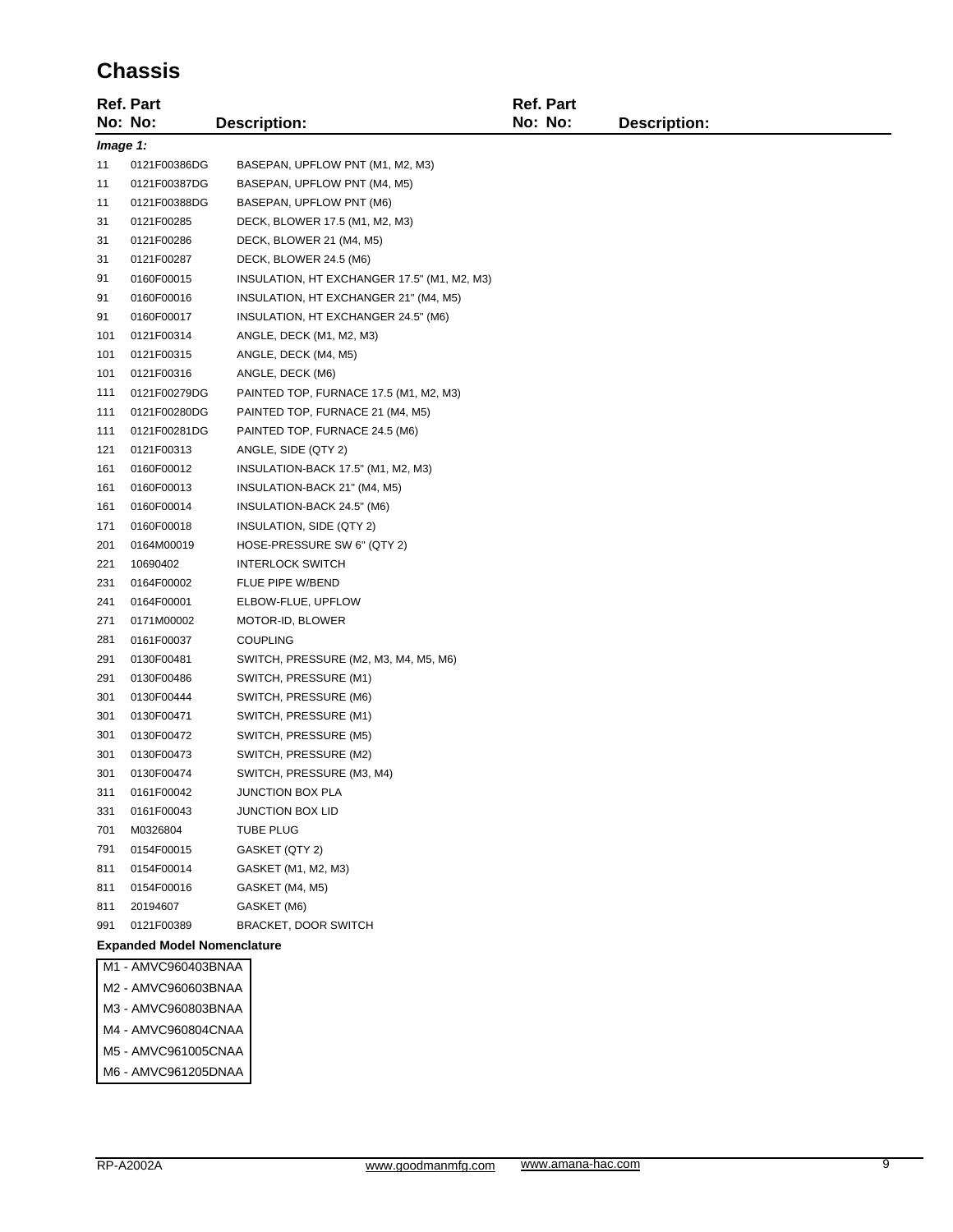## **Heat Exchanger / Manifold / Gas Valve**